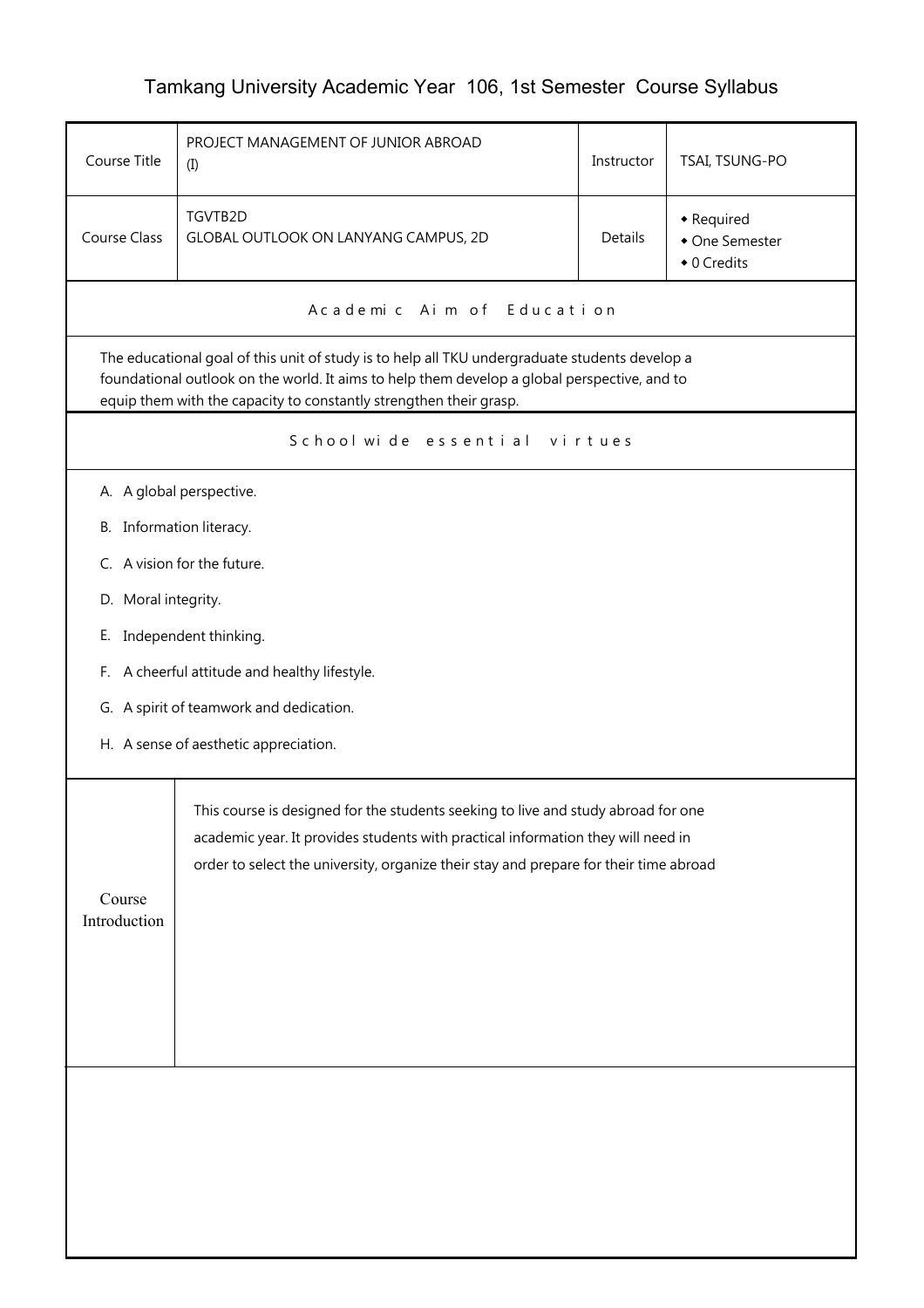| The Relevance among Teaching Objectives, Objective Levels and Schoolwide essential virtue.<br>I.Objective Levels (select applicable ones) :<br>(i) Cognitive Domain : C1-Remembering,<br>$C2$ -Understanding,<br>C3-Applying,<br>C4-Analyzing,<br>$C5$ -Evaluating,<br>C6-Creating<br>(ii) Psychomotor Domain : P1 - Imitation,<br>P2-Mechanism,<br>P3-Independent Operation,<br>P4-Linked Operation, P5-Automation,<br>P6-Origination<br>(iii) Affective Domain : Al-Receiving, A2-Responding,<br>A3-Valuing,<br>A4-Organizing, A5-Charaterizing,<br>A6-Implementing<br>II. The Relevance among Teaching Objectives, Objective Levels and Schoolwide essential virtues :<br>(i) Determine the objective level(s) in any one of the three learning domains (cognitive,<br>psychomotor, and affective) corresponding to the teaching objective. Each objective should<br>correspond to the objective level(s) of ONLY ONE of the three domains.<br>(ii) If more than one objective levels are applicable for each learning domain, select the<br>highest one only. (For example, if the objective levels for Cognitive Domain include<br>C3, C5, and C6, select C6 only and fill it in the boxes below. The same rule applies to<br>Psychomotor Domain and Affective Domain.)<br>(iii) Determine the Schoolwide essential virtues that correspond to each teaching objective.<br>Each objective may correspond to one or more Schoolwide essential virtues at a time.<br>(For example, if one objective corresponds to three Schoolwide essential virtues: A,AD,<br>and BEF, list all of the three in the box.) |                                                                                                                                                                                                    |                                                      |  |                     |                                 |  |
|----------------------------------------------------------------------------------------------------------------------------------------------------------------------------------------------------------------------------------------------------------------------------------------------------------------------------------------------------------------------------------------------------------------------------------------------------------------------------------------------------------------------------------------------------------------------------------------------------------------------------------------------------------------------------------------------------------------------------------------------------------------------------------------------------------------------------------------------------------------------------------------------------------------------------------------------------------------------------------------------------------------------------------------------------------------------------------------------------------------------------------------------------------------------------------------------------------------------------------------------------------------------------------------------------------------------------------------------------------------------------------------------------------------------------------------------------------------------------------------------------------------------------------------------------------------------------------------------------------------|----------------------------------------------------------------------------------------------------------------------------------------------------------------------------------------------------|------------------------------------------------------|--|---------------------|---------------------------------|--|
|                                                                                                                                                                                                                                                                                                                                                                                                                                                                                                                                                                                                                                                                                                                                                                                                                                                                                                                                                                                                                                                                                                                                                                                                                                                                                                                                                                                                                                                                                                                                                                                                                | <b>Teaching Objectives</b>                                                                                                                                                                         |                                                      |  | Relevance           |                                 |  |
| No.                                                                                                                                                                                                                                                                                                                                                                                                                                                                                                                                                                                                                                                                                                                                                                                                                                                                                                                                                                                                                                                                                                                                                                                                                                                                                                                                                                                                                                                                                                                                                                                                            |                                                                                                                                                                                                    |                                                      |  | Objective<br>Levels | Schoolwide essential<br>virtues |  |
| 1                                                                                                                                                                                                                                                                                                                                                                                                                                                                                                                                                                                                                                                                                                                                                                                                                                                                                                                                                                                                                                                                                                                                                                                                                                                                                                                                                                                                                                                                                                                                                                                                              | A. Completing the English proficiency test<br>B. Selecting and applying for the school abroad<br>C. Completing the admission process<br>D. Completing the online assignments and tasks             |                                                      |  | C <sub>3</sub>      | ABE                             |  |
| $\overline{2}$                                                                                                                                                                                                                                                                                                                                                                                                                                                                                                                                                                                                                                                                                                                                                                                                                                                                                                                                                                                                                                                                                                                                                                                                                                                                                                                                                                                                                                                                                                                                                                                                 | Confirming the abroad school.                                                                                                                                                                      | C <sub>3</sub><br>ABE                                |  |                     |                                 |  |
| 3                                                                                                                                                                                                                                                                                                                                                                                                                                                                                                                                                                                                                                                                                                                                                                                                                                                                                                                                                                                                                                                                                                                                                                                                                                                                                                                                                                                                                                                                                                                                                                                                              | Conducting admission operations.                                                                                                                                                                   |                                                      |  | C <sub>3</sub>      | ABE                             |  |
|                                                                                                                                                                                                                                                                                                                                                                                                                                                                                                                                                                                                                                                                                                                                                                                                                                                                                                                                                                                                                                                                                                                                                                                                                                                                                                                                                                                                                                                                                                                                                                                                                |                                                                                                                                                                                                    | Teaching Objectives, Teaching Methods and Assessment |  |                     |                                 |  |
| No.                                                                                                                                                                                                                                                                                                                                                                                                                                                                                                                                                                                                                                                                                                                                                                                                                                                                                                                                                                                                                                                                                                                                                                                                                                                                                                                                                                                                                                                                                                                                                                                                            | <b>Teaching Objectives</b>                                                                                                                                                                         | <b>Teaching Methods</b>                              |  | Assessment          |                                 |  |
| 1                                                                                                                                                                                                                                                                                                                                                                                                                                                                                                                                                                                                                                                                                                                                                                                                                                                                                                                                                                                                                                                                                                                                                                                                                                                                                                                                                                                                                                                                                                                                                                                                              | A. Completing the English<br>proficiency test<br>B. Selecting and applying for the<br>school abroad<br>C. Completing the admission<br>process<br>D. Completing the online<br>assignments and tasks | Lecture, Discussion, Practicum,<br>Speeches          |  | Attendance          |                                 |  |

2 Confirming the abroad school. Lecture, Discussion Report

3 Conducting admission operations. Lecture, Discussion Report

Course Schedule

Week Date Note Subject/Topics Note Note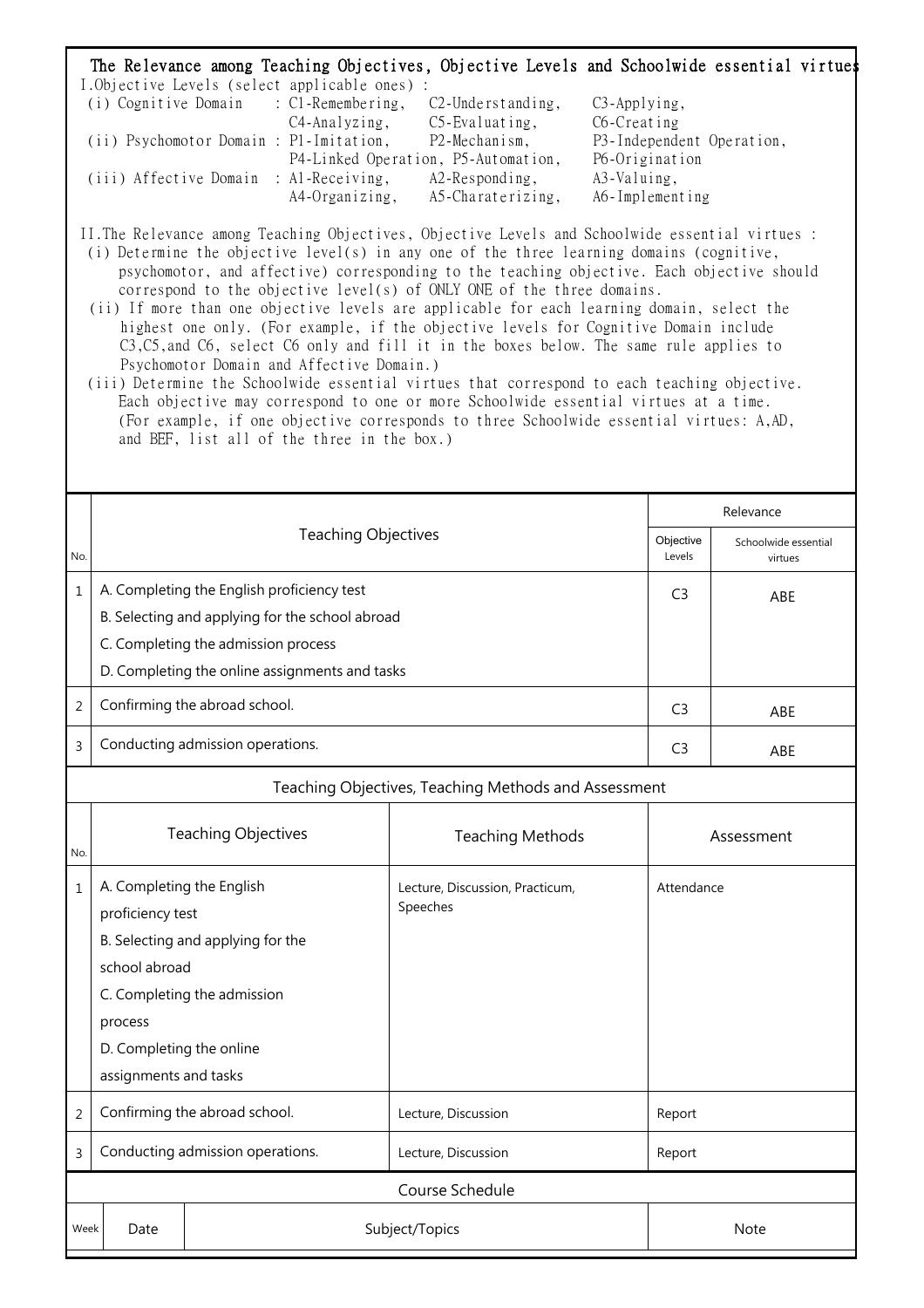| 1              | $106/09/18 \sim$<br>106/09/24 | Introduction of the course                                                                                                                                          |                                                                                                                   |
|----------------|-------------------------------|---------------------------------------------------------------------------------------------------------------------------------------------------------------------|-------------------------------------------------------------------------------------------------------------------|
| 2              | $106/09/25$ ~<br>106/10/01    | Introduction to Junior Year Abroad and relevant<br>regulations                                                                                                      |                                                                                                                   |
| 3              | $106/10/02 \sim$<br>106/10/08 | Introduction to Junior Year Abroad Online Reporting<br>System                                                                                                       | This session will be<br>delivered by the system<br>developer                                                      |
| 4              | $106/10/09$ ~<br>106/10/15    | Introduction to host universities                                                                                                                                   |                                                                                                                   |
| 5              | $106/10/16 \sim$<br>106/10/22 | Introduction to host universities                                                                                                                                   |                                                                                                                   |
| 6              | $106/10/23$ ~<br>106/10/29    | Introduction to host universities                                                                                                                                   | Each student has to<br>participate in at least 4<br><b>Study Abroad</b><br><b>Experience Sharing</b><br>Workshops |
| $\overline{7}$ | $106/10/30 \sim$<br>106/11/05 | Introduction to host universities                                                                                                                                   |                                                                                                                   |
| 8              | $106/11/06 \sim$<br>106/11/12 | Students to fill in the section of English Proficiency Test<br>Scores in the Junior Year Abroad Online Reporting<br>System Introduction to the exchange studentship |                                                                                                                   |
| 9              | $106/11/13$ ~<br>106/11/19    | Students to fill in the section of English Proficiency Test<br>Scores in the Junior Year Abroad Online Reporting<br>System Introduction to the exchange studentship |                                                                                                                   |
| 10             | $106/11/20 \sim$<br>106/11/26 | Midterm Exam Week                                                                                                                                                   |                                                                                                                   |
| 11             | $106/11/27$ ~<br>106/12/03    | Introduction to departmental guidelines on course<br>selection during Junior Year Abroad                                                                            |                                                                                                                   |
| 12             | $106/12/04 \sim$<br>106/12/10 | Introduction to departmental guidelines on course<br>selection during Junior Year Abroad                                                                            |                                                                                                                   |
| 13             | $106/12/11 \sim$<br>106/12/17 | How to look for courses and syllabi online                                                                                                                          |                                                                                                                   |
| 14             | $106/12/18 \sim$<br>106/12/24 | Downloading the syllabi of relevant courses                                                                                                                         |                                                                                                                   |
| 15             | $106/12/25$ ~<br>106/12/31    | Downloading the syllabi of relevant courses                                                                                                                         |                                                                                                                   |
| 16             | $107/01/01$ ~<br>107/01/07    | Students to consult with course instructor on choosing<br>suitable courses                                                                                          |                                                                                                                   |
| $17\,$         | $107/01/08$ ~<br>107/01/14    | Students to consult with course instructor on choosing<br>suitable courses                                                                                          | Departmental<br>guidelines on course<br>selection during Junior<br>Year Abroad                                    |
| 18             | $107/01/15 \sim$<br>107/01/21 | Final Exam Week                                                                                                                                                     |                                                                                                                   |
|                |                               |                                                                                                                                                                     |                                                                                                                   |